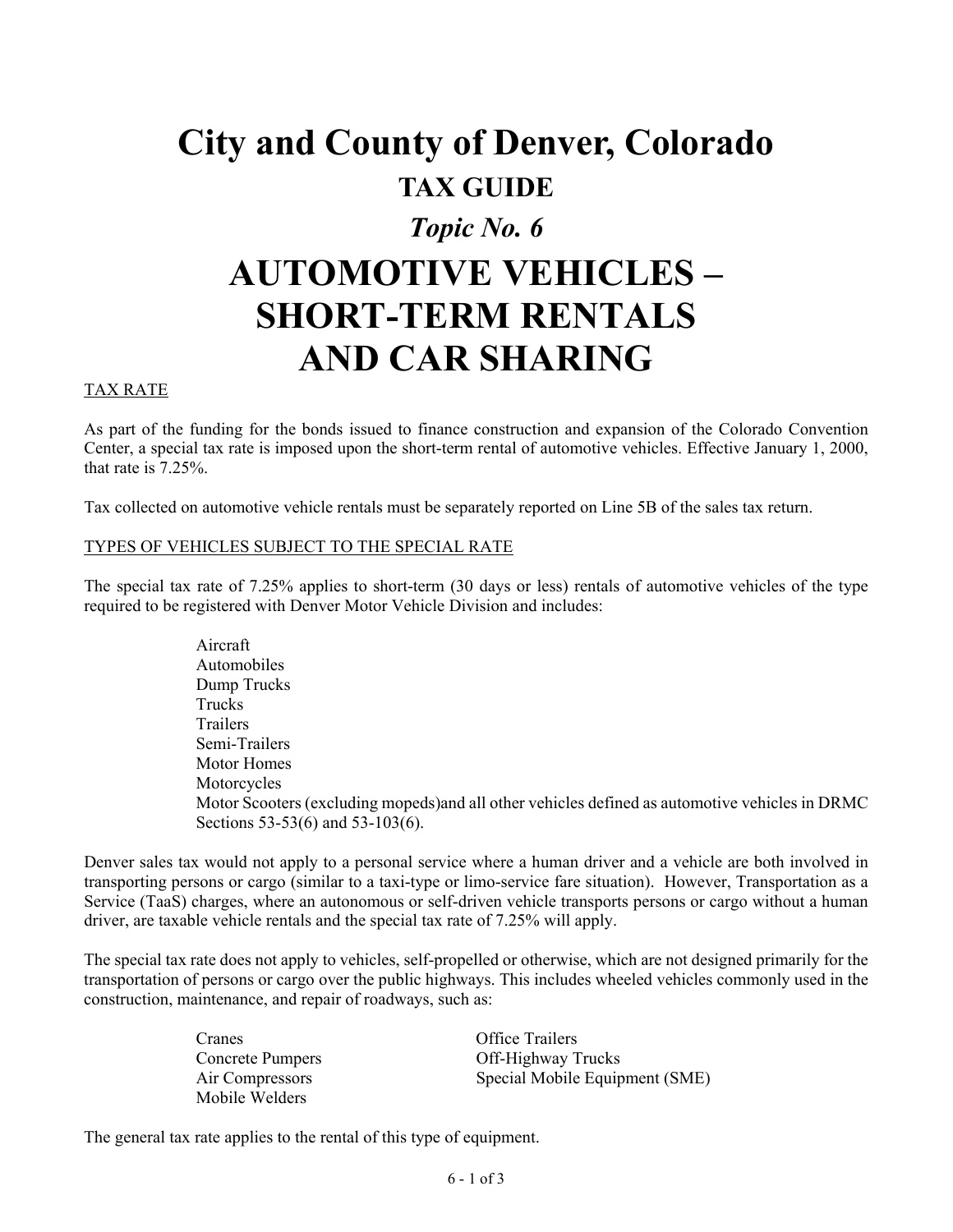# TAXABLE VERSUS NON-TAXABLE CHARGES

The following is a list of common charges appearing on automotive vehicle rental and car sharing invoices. Included is a summary describing the taxability of the charge and the appropriate tax rate:

- A. Time & Mileage: Taxable (7.25%) All time. mileage, and usage charges are taxable, including late return fees and excess mileage fees.
- B. Additional Driver or Member: Taxable (7.25%)
- C. Collision Damage Waiver (CDW) or Loss Damage Waiver (LDW): Taxable (7.25%). This is not a charge for insurance. It is a fee imposed by the rental company, at the renter's option, that eliminates or reduces the monetary liability the renter would otherwise be subject to when damage occurs to the vehicle.
- D. Personal Accident Insurance (PAI), Personal Effects Coverage (PEC), and other optional insurance charges: Not taxable if the charge is actually for insurance, such as the rental company contracting with a third party insurance company to provide this service.
- E. Refueling Charge: Not taxable if the rental contract imposes a refueling charge when the vehicle is returned with less than a full tank of gas. Taxable (7.25%) if the rental contract imposes a mandatory fuel charge, regardless of whether the vehicle is returned with a full tank of gas or not.
- F. Tire Damage: Not taxable if the rental contract imposes a tire damage charge when the vehicle is returned with damage. Taxable (7.25%) if the rental contract imposes a mandatory tire damage charge, regardless of whether the vehicle is damaged or not.
- G. Optional Rental Items (e.g., cellular phone, baby seat, ski rack): Taxable at 7.25% rate if not separately stated on the invoice. Otherwise, Taxable at the general tax rate if separately stated.
- H. Port Fee: Taxable (7.25%). This fee is imposed on the receipts of vehicle rental companies at Denver International Airport, and may be passed on to the customer as an additional rental charge.
- I. Membership Fees: Taxable (7.25%). Membership fees, Membership Cards, FOB keys, Replacement Cards or Keys, etc are often sold by car sharing programs and are required to use the rental vehicle, thus are subject to tax.
- J. Unused Reservation Fee: If a fee is charged for an unused reservation, and the customer retains the rights to use the vehicle, the charge is taxable (7.25%). If a cancellation fee is charged, and the customer forfeits its rights to use the car it is not taxable.
- K. Customer Facility Charge, Colorado Road Fee, Energy Surcharge, Extra Day Charge, and Vehicle License Recovery Fee are examples of other taxable charges.

In addition to the above charges, the State of Colorado allows automotive vehicle rental companies, at their option, to pass the ownership tax to the renter, by adding a 2% ownership tax to the rental billing. This charge is not subject to the sales or use tax.